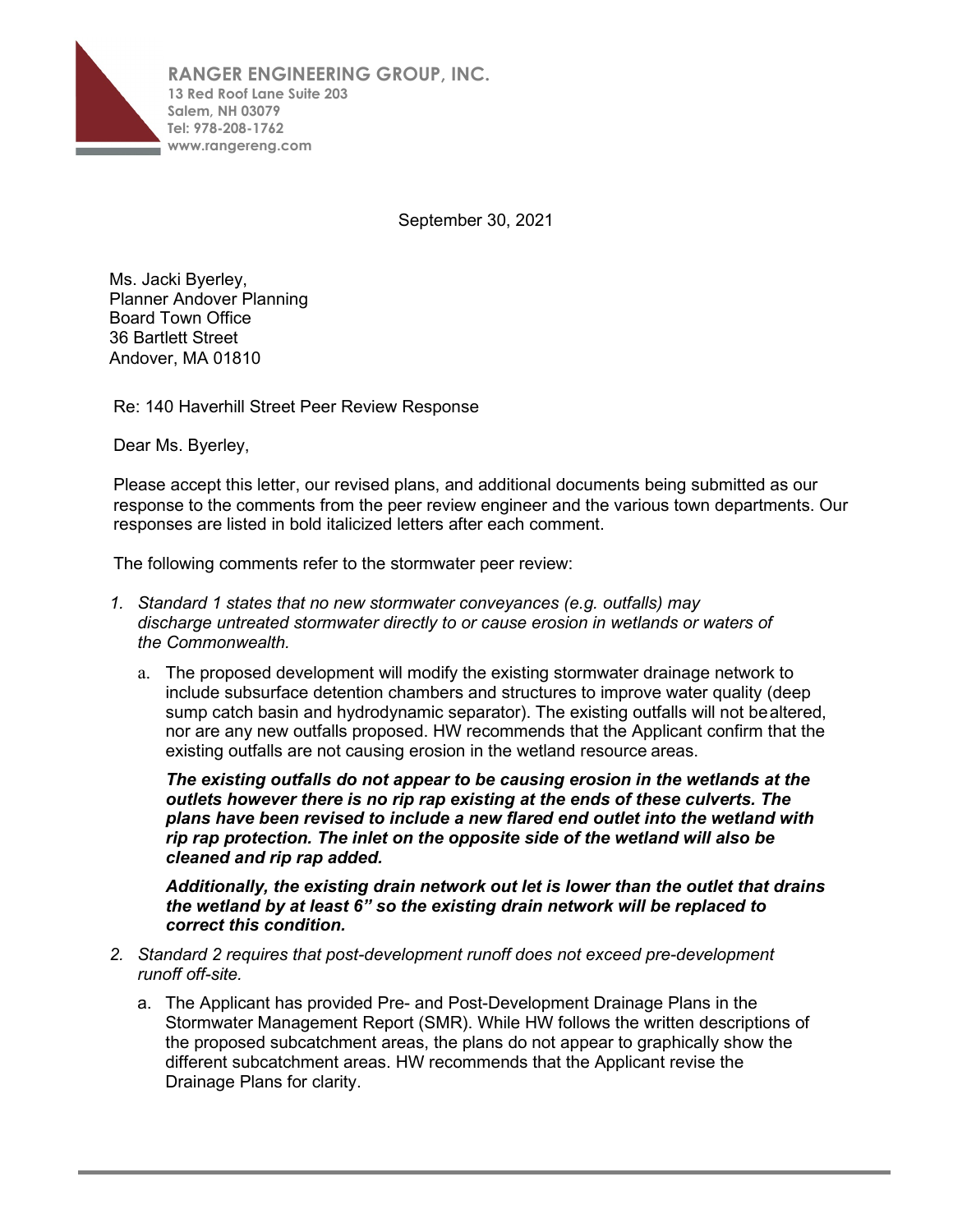

## *The existing site was modeled as one subcatchments while the developed site was one subcatchments for the ground areas and two separate subcatchments for the roof areas. The roof subcatchments have been added to the plans.*

b. Section VIII of the SMR states that the 10-year precipitation depth is 5.10 inches. However, the NOAA Precipitation Frequency Table and the HydroCAD model indicate that the depth for this location is 5.00 inches. HW recommends that the Applicant clarify the precipitation depth associated with the 10-year storm event.

#### *The precipitation depth has been adjusted to the 5.10 inches specified in the Andover SMR*

- c. The Applicant has provided a HydroCAD analysis to demonstrate that postdevelopment runoff rates and volumes do not exceed those of pre-development conditions. HW has the following comments regarding the HydroCAD analysis:
	- i. It appears that the existing and proposed land coverage areas were not calculated directly from the plans. HW recommends that the Applicant confirm that the land areas are accurate.

#### *The land areas have been taken directly from the plan. The subcatchments that was analyzed is smaller than the land area of the lot because much of the lot was not included in the analysis.*

ii. The HydroCAD model includes 13,000 sf and 3,600 sf for proposed roof area. However, based on the plans, Building 1 has an impervious area of 13,000 sf (39,000 GSF/3 floors) and Building 2 has an impervious area of 4,590 sf (9,180 GSF/2 floors). HW recommends that the Applicant revise the calculation accordingly.

## *Building 2 is actually 3 floors with some of the basement space being used for utilities and lunch rooms. The 3,600 square feet represents its actual footprint.*

iii. The Applicant has indicated time of concentration as 6 minutes (direct entry) for all existing and proposed subcatchments. HW agrees with this assumption.

## *No response required.*

iv. On the plans and in the HydroCAD model, Pond 5P shows a top of chamber elevation of 83.83. It appears that the surface elevation above this chamber system ranges from approximately 90-94 feet, resulting in cover ranging from 6.17-10.17 feet. Per the StormTech requirements, the maximum cover on a SC- 310 chamber is 8 feet. HW recommends that the Applicant revisit the elevations of this chamber system to meet cover requirements.

#### *This chamber has been moved closer to the building and raised to an invert of 87.50 which puts the top of the stone 1' below grade at the lowest elevation.*

- *3. Standard 3 requires that the annual recharge from post-development shall approximate annual recharge from pre-development conditions.*
	- a. The Applicant has stated that test pits were not performed due to site layout. However,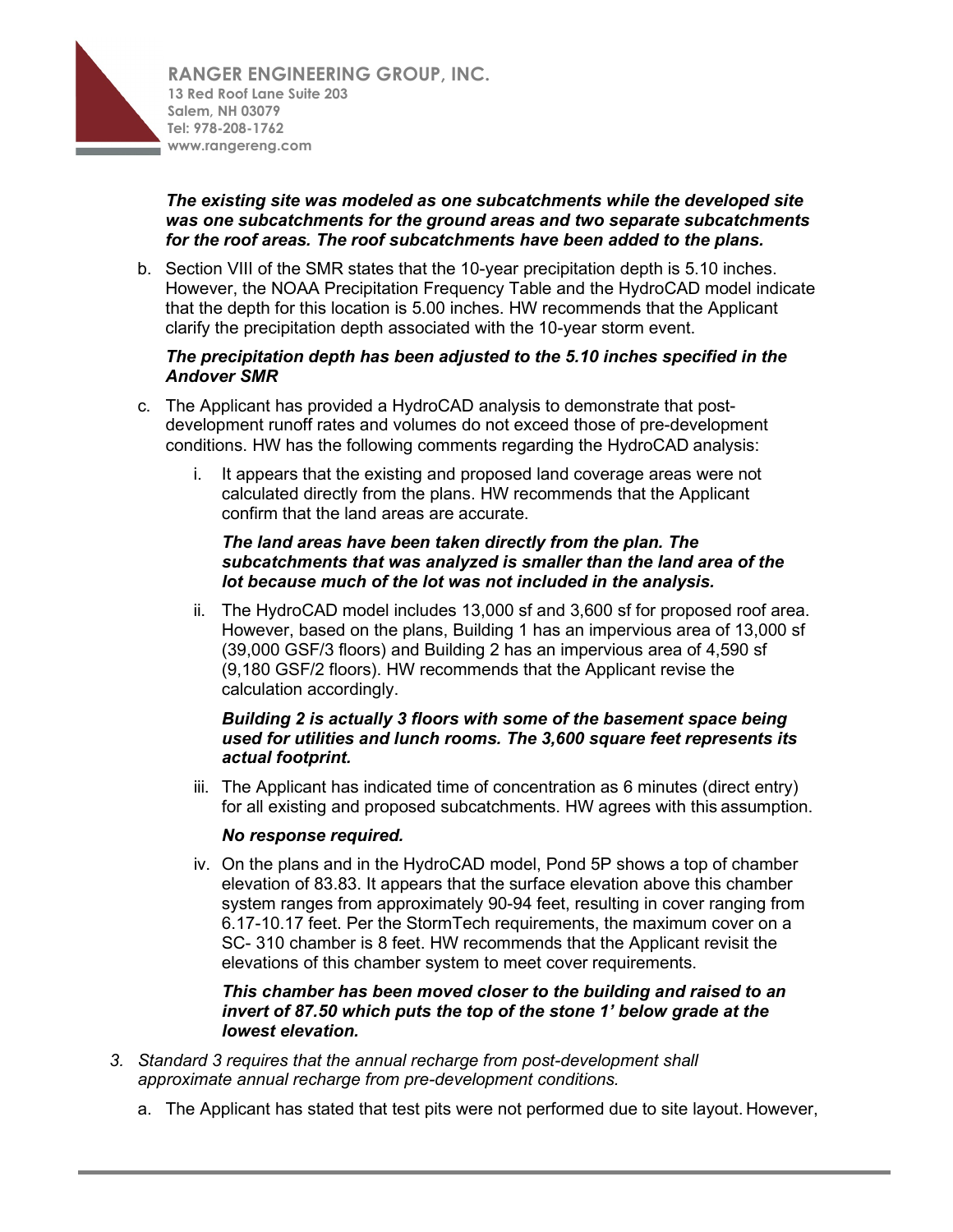

based on both aerial imagery and the plans, it appears that there is sufficient space in the lawn to complete preliminary test pits to confirm the estimated seasonal high ground water elevation (ESHGW) within or near the footprint of the detention systems. In addition, Section VI.B.1.f.2 of the Andover Stormwater Regulations requires an accurate determination of groundwater. HW recommends that the Applicant perform the required test pits.

## *Test pits were performed on September 28, 2021, and the results have been added on the existing conditions plan.*

b. The Applicant has designed the underground chambers as a detention system, so no groundwater recharge is provided. As the project is considered redevelopment, this is reasonable. However, the Applicant has not conducted test pits to confirm the ESHGW beneath the detention systems. HW recommends that test pits are conducted beneath the systems and if it is determined that the detention systems are located within the water table impermeable liners are added around the subsurface systems. The concern is that groundwater will enter the system and the available storage modeled will be reduced.

#### *The test pits indicate that the systems will be in the ground water so an impermeable 40 mil liner has been specified around the systems.*

- *4. Standard 4 requires that the stormwater system be designed to remove 80% Total Suspended Solids (TSS) and to treat 1.0-inch of volume from the impervious area for water quality.*
	- a. The Applicant has stated that the project achieves 81% TSS removal via deep sump catch basins and a hydrodynamic separator located just before the stormwater system discharges into the wetland. HW has the following comments on this calculation:
		- i. The Applicant has not provided a detail or manufacturer information for the hydrodynamic separator. HW recommends that the Applicant provide a detail, manufacturer information, and manufacturing calculations to take credit for the TSS removal. *Two Jellyfish treatment systems manufactured by Contech have been added to the plan. A small unit replaces the manhole where the new catch basin will connect to the existing pipe on the Haverhill Street side of the project and a larger unit will be installed prior to the discharge location for the remainder of the project.*
		- ii. It appears that all new catch basins will have deep sumps. It is not clear which existing catch basins will be replaced with deep sump catch basins. HW recommends that any existing catch basin that is not a deep sump be replaced and that the plans are clarified and the TSS calculations are updated if applicable.

## *All catch basins are having new deep sump catch basins installed and they all have been identified on the grading and drainage plan.*

CB 5 and the subsequent DMH do not include a hydrodynamic separator before discharge to the wetland. This is not required under Standard 7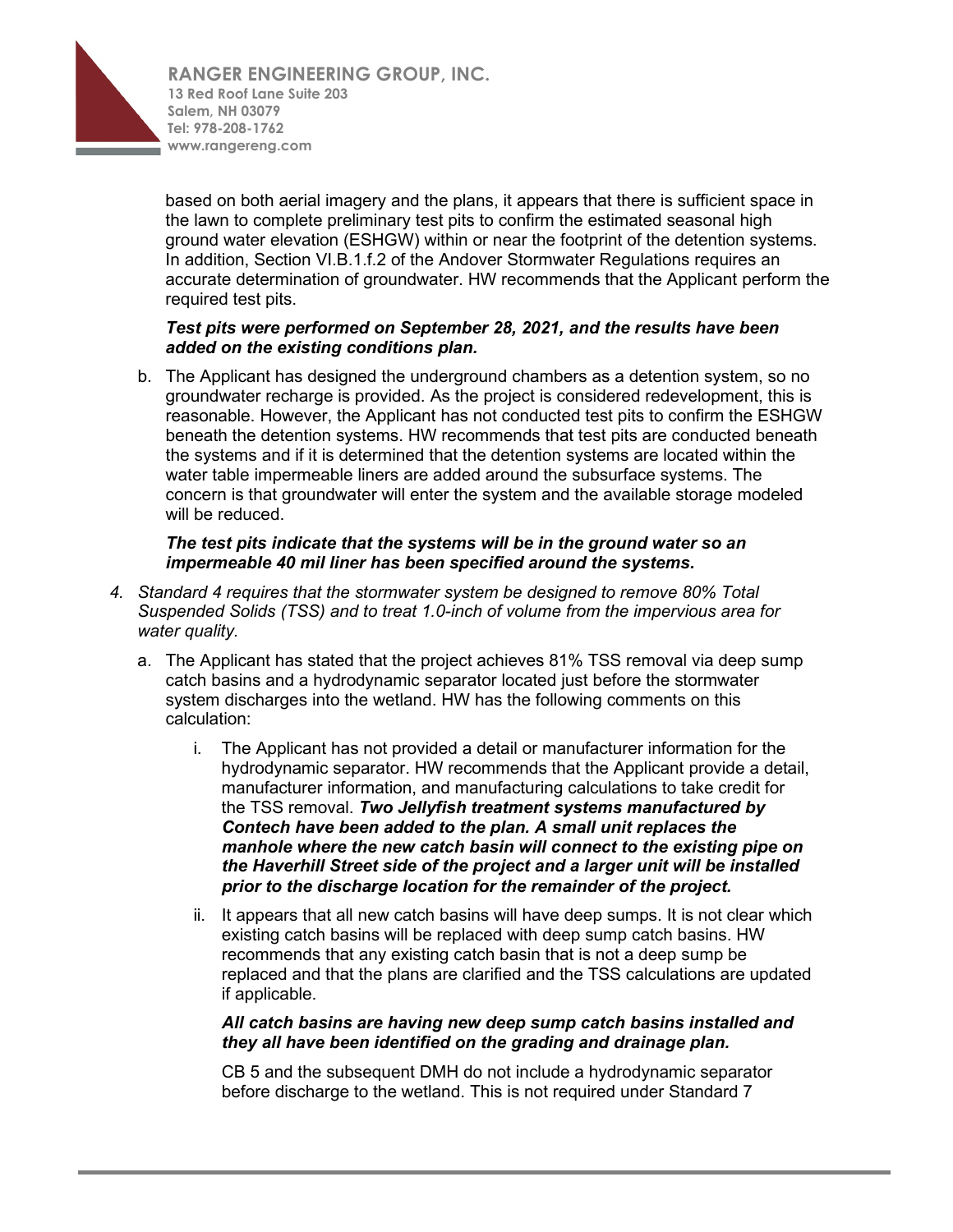

(redevelopment), but HW recommends updating the TSS calculations to include a separate calculation for this area. If feasible HW encourages the Applicant to provide water quality measures at all discharge points and provide justification to the Planning Board if it is not possible.

## *A jellyfish filter has been added at this location so all existing and proposed pavement will flow to treatment systems.*

- *5. Standard 5 is related to projects with a Land Use of Higher Potential Pollutant Loads (LUHPPL).*
	- a. The Applicant has noted that the proposed project is not considered a LUHPPL. The traffic assessment memo prepared by Bayside Engineering notes that daily trips would be reduced from 896 trips per day (existing) to 112 trips per day (proposed). Therefore Standard 5 is not applicable.

## *No response required*

- *6. Standard 6 is related to projects with stormwater discharging into a critical area, a Zone II or an Interim Wellhead Protection Area of a public water supply.*
	- a. The site does not discharge to a critical area, therefore Standard 6 is not applicable.

## **No response required**

- *7. Standard 7 is related to projects considered Redevelopment. A redevelopment project is required to meet the following Stormwater Management Standards only to the maximum extent practicable: Standard 2, Standard 3, and the pretreatment and structural best management practice requirements of Standards 4, 5, and 6. Existing stormwater discharges shall comply with Standard 1 only to the maximum extent practicable. A redevelopment project shall also comply with all other requirements of the Stormwater Management Standards and improve existing conditions.*
	- a. The proposed project is considered a redevelopment, therefore Standard 7 is applicable. Once the Applicant has addressed the other stormwater comments in this letter and raised by the Town it appears that the Applicant complies with Standard 7 and is improving existing conditions.

## *No response required*

- *8. Standard 8 requires a plan to control construction related impacts including erosion, sedimentation or other pollutant sources.*
	- a. The Applicant has provided a Soil Erosion & Sediment Control Plan as well as a longterm pollution prevention plan. The Applicant has noted that a Stormwater Pollution Prevention Plan (SWPPP) is also included, but HW was unable to locate and review the SWPPP. The Planning Board may choose to require receipt of the SWPPP as a condition of approval.

## *A preliminary SWPPP has been included*

- *9. Standard 9 requires a Long-Term Operation and Maintenance (O&M) Plan be provided.*
	- a. The Applicant has provided a Stormwater Operation and Maintenance (O&M) Plan,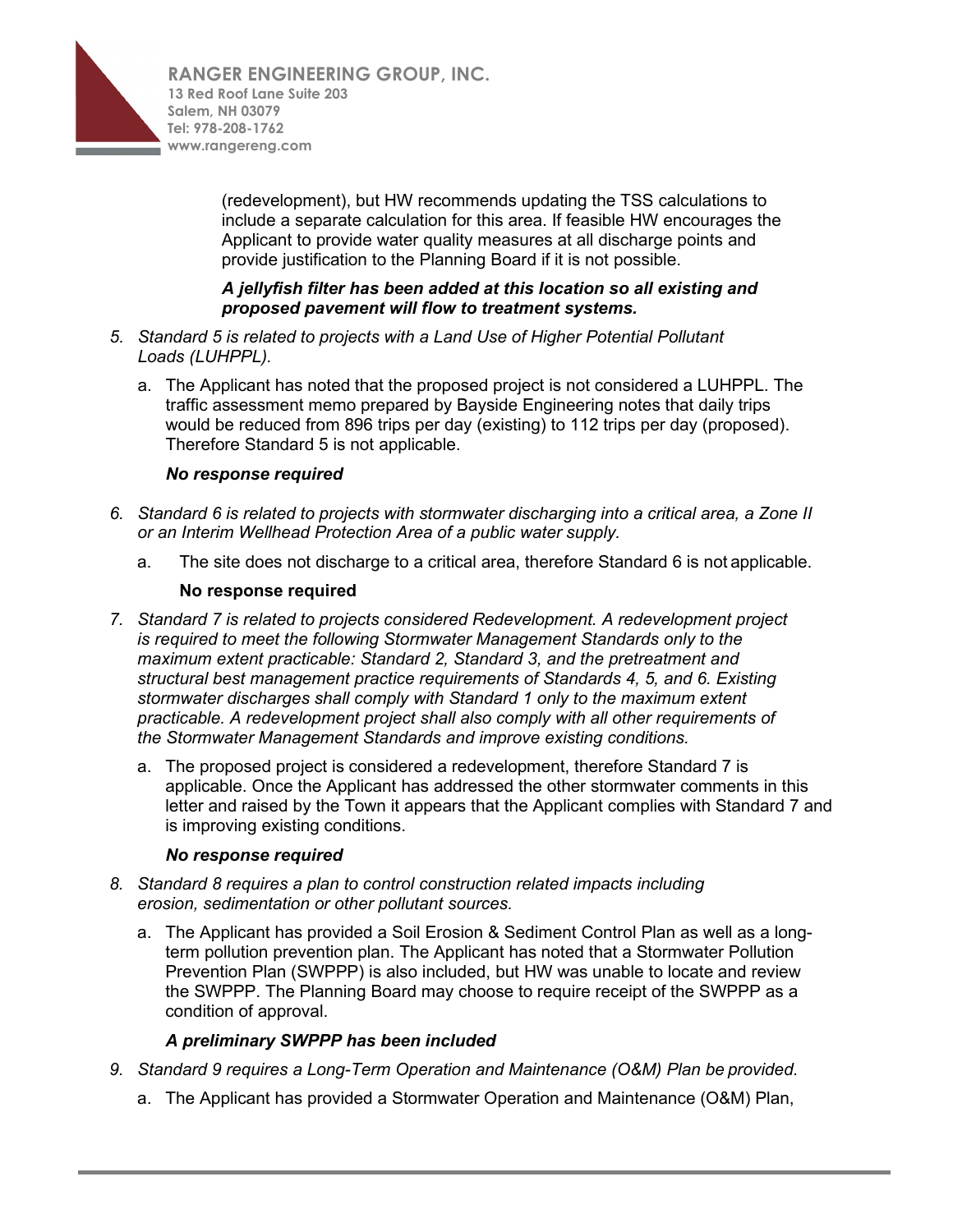

which includes instructions for maintenance of stormwater control measures, an O&M budget, and an O&M log. HW has the following comments in relation to the O&M Plan provided by the Applicant:

i. Per MSH Volume 2, Chapter 2, HW recommends that the O&M Plan be revised to require catch basin inspection and maintenance four times per year.

## *The O and M plan has been revised with an inspection form that covers one calendar year of inspections.*

ii. HW recommends that the Applicant include a simple sketch with the O&M Plan that clearly labels the various stormwater practices to be inspected.

## *The BMP plan has been attached to the O and M plan*

iii. The Applicant refers to infiltration basins in the O&M Plan. As no infiltration basins are proposed, HW recommends clarifying as to whether this refers to the existing wetland areas, or something else.

#### *This reference has been removed from the O and M plan*

iv. Per Andover Stormwater Regulations Section VI.C.1.b.5, HW recommends that the Applicant provide a copy of the O&M Plan signed by the owner of the site.

## *The O and M plan has been signed by the owner of the site*

- *10. Standard 10 requires an Illicit Discharge Compliance Statement to be provided.*
	- a. The Applicant has stated that there are no known or suspected illicit discharges. HW recommends that the Applicant provide an Illicit Discharge Compliance Statement signed by the property owner prior to any land disturbance.

## *An illicit discharge statement is being submitted herewith.*

- *11. Andover Stormwater Regulations Additional Comments*
	- a. Section IX (Design Criteria)
		- i. C Pretreatment: The Applicant must size all pretreatment practices (deep sump catch basins) to accommodate one-years' worth of sediment and debris using the calculation provided in Andover's regulations. HW recommends that the Applicant provide the required calculation. *The sediment calculations with an area map are included as an attachment.*
		- ii. D Pollutant Removal: As a redevelopment project, the design is required to remove 80% of TSS and 50% of Total Phosphorus (TP). The Applicant has not provided evidence of the hydrodynamic separator's removal rate, nor does it appear that the site achieves 80% TSS removal for all outfalls. See comments under Standard 4 for more. Furthermore, the Applicant has not calculated phosphorus removal rates. HW recommends demonstrating sufficient TP removal. *The plan has been updated to include two Jellyfish filters as manufactured by Contech. Independent testing information outlining the results is attached. On page 17 of that study the executive*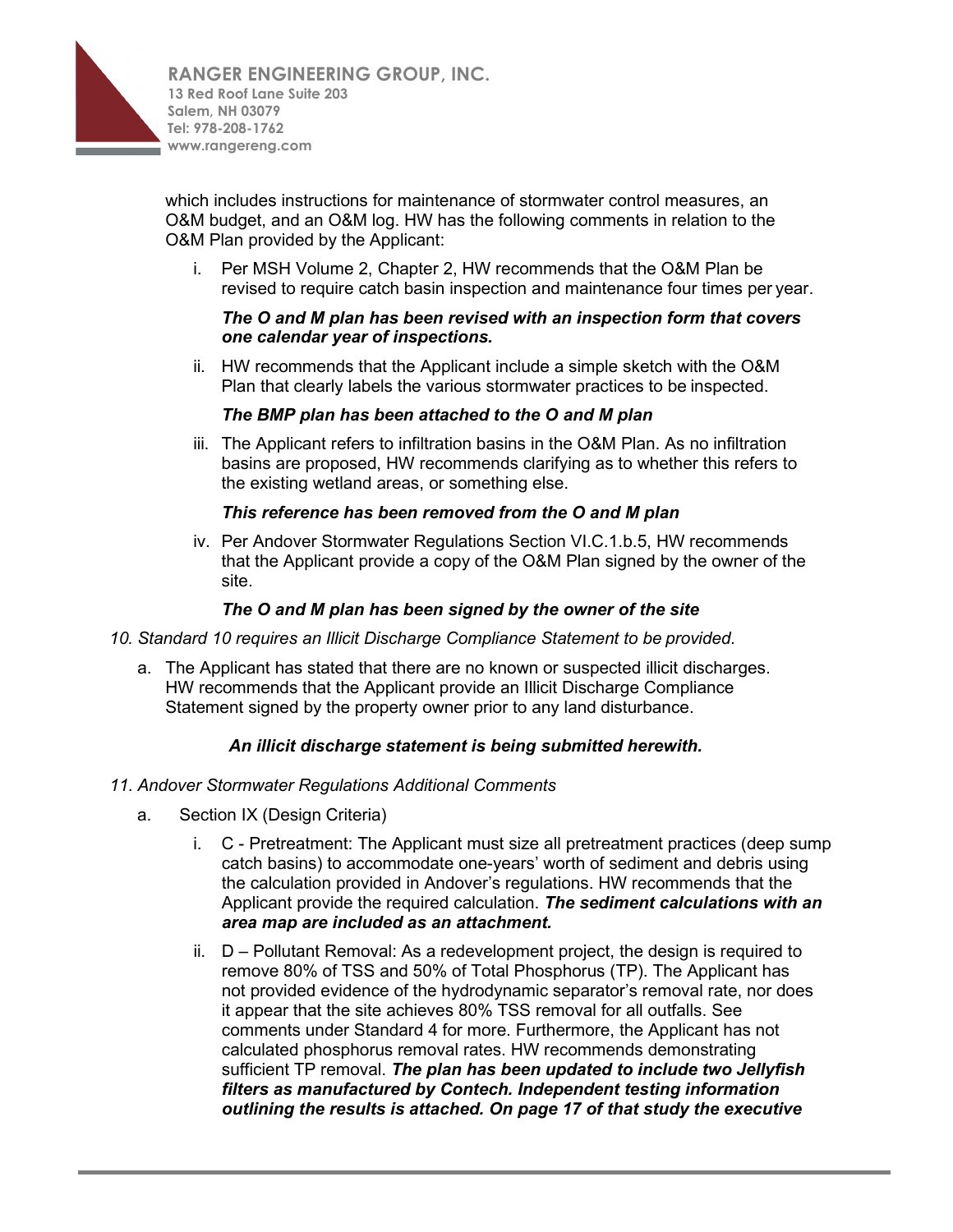

#### *summary states the following.*

*"Median SSC and TSS removal efficiency results were 99% and 89%, respectively. Median removal efficiency was 59% for Total Phosphorus and 51% for Total Nitrogen. For Total Copper and Total Zinc, median removal efficiencies were 90% and 70%, respectively. The d50 for influent and effluent particle sizes were 82 and 3 m, respectively."*

The following comments are from the DPW review Letter

#### **1.0 WATER COMMENTS**

- Any water meter greater than 5/8 inches will need to be properly Right-Sized and the calculations should be submitted based on AWWA M22 standards to show that the existing or proposed water meter is sized properly. *Note added to the plan on sheet 2.*
- The installation of the water meter should be installed in a location that is un-obstructed and easily accessible. *Note added to the plan on sheet 2*
- Prior to the issuance of any utility permit, the Applicant must have their meter configuration diagram approved by the Department of Public Works. *Note added to the plan on sheet 2*
- The applicant should apply to the DPW Office for approval of any backflow prevention device for irrigation systems, fire suppression systems, chemical injection systems or any other case which backflow prevention is required. *Note added to the plan on sheet 2*
- All new water lines will need to be tested to the town of Andover standards, the applicant should install gate valves where the new water main is to be connected to the existing. All proposed watermain must be constructed to a depth of 5'. *Note added to the plan on sheet 2. Valves shown on utility plan.*
- Plans should reflect any temporary water/bypass connections to buildings that will be disconnected when the watermain work is ongoing. *See phasing plan added to the plan set for water main installation phasing.*
- Restraint joint table needs to be added to the construction detail sheet. *Comment remains to be addressed. The plan has a concrete thrust block table. DPW does not want concrete thrust blocks. DPW requests a restrained joint table rather than the thrust block table. Restrained joint table added to the detail sheet.*
- Water service for Lots 1&2 should be constructed to provide redundancy. We suggest triple gating the connection on Haverhill St as well as looping the water main through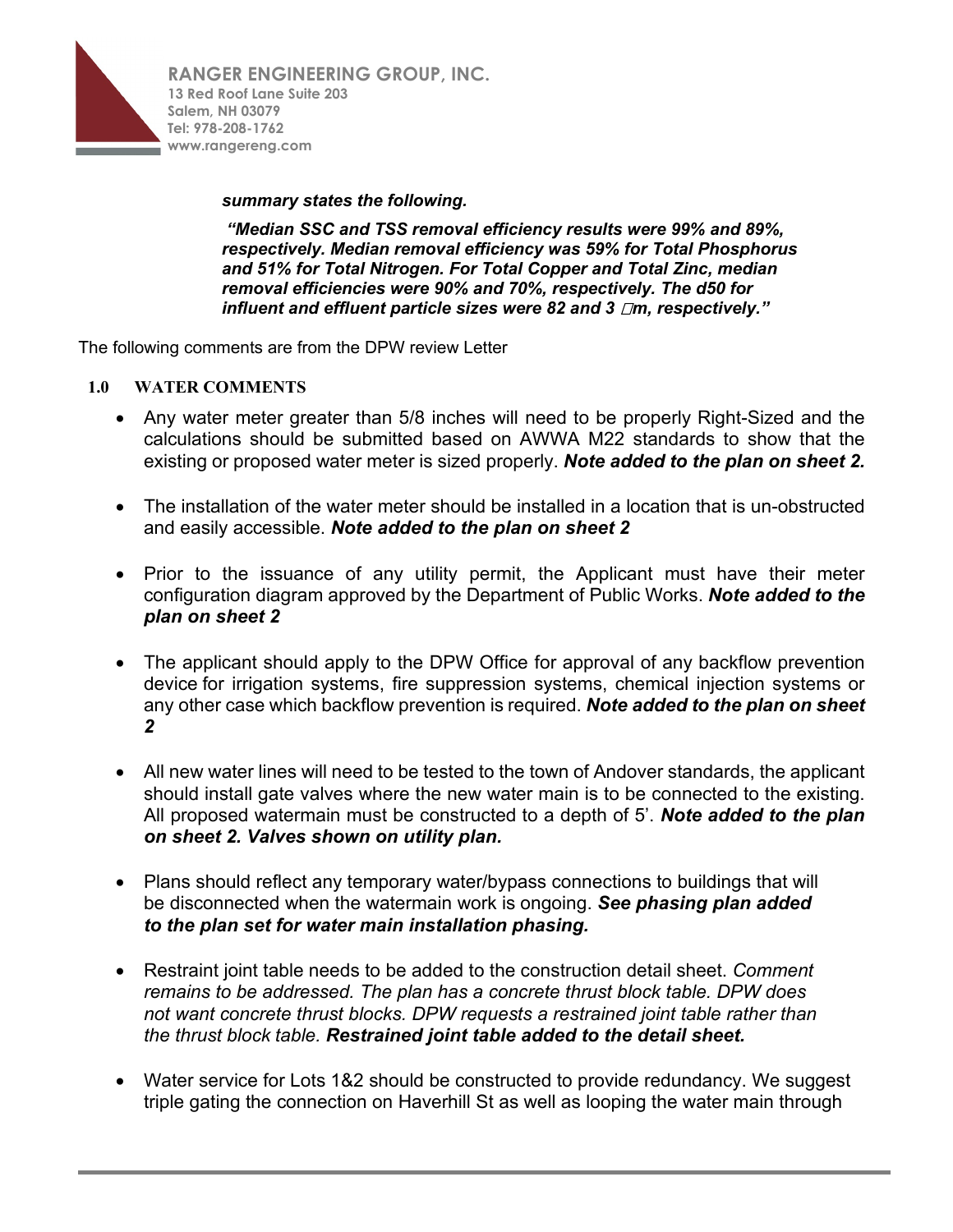

to High St. *A 12x8 tee needs to be installed out on Haverhill Street. The old 6" main needs to be disconnected from the 12" main. With this, a new 12" gate valve needs to be installed on Haverhill Street. It is very difficult to determine what the intent is with the contour layer so prominently displayed. This should be addressed and displayed in a way that is easier to understand. The utility plan has been revised and the contours turned off for clarity.*

- There should be dedicated shut offs for each building. *Each building has its own water shut offs.*
- This plan does not show the construction of any additional hydrants. The Fire Dept should be consulted as to whether or not there is a need for additional hydrants. *DPW has attached a PDF of the hydrant detail for your use. A new hydrant is shown on the interior of the property at the lot line between the new lots.*

## **2.0 SEWER COMMENTS**

- Sewer material must be PVC SDR 35 and shown on the plans. *Sewer pipe material is listed as being SDR 35 PVC or Cement Lined Ductile Iron in the notes on sheet 2 and on the utility plan and detail sheets.*
- Sewer easements and ownership must be properly established to account for location and responsibilities*. Sewer Easements have been shown and labeled on sheet CS 0202*
- A usage and capacity analysis shall be completed to compare existing sewer estimates against proposed. Additional I/I work may be required. *Projected flows and capacity analysis has not been performed. Existing and proposed usage calculations are provided as an attachment to this letter.*
- The existing sewer line could potentially be repurposed. This will require displaying adequate capacity. It will also require a camera inspection of the line witnessed by DPW. *The existing sewer line is a 6" VC pipe installed close to 50 years ago. The plans show replacing that pipe with a new 8" SDR 35 PVC pipe.*
- Backwater valves and cleanouts are required for all building connections. (See Health Dept comments for additional requirements). *Label on plan as backwater valves as well as cleanouts, not just cleanouts. The plans and details have been labeled as backwater valve and cleanout.*
- Any proposed sewer should have an accompanying profile showing any and all utility crossings. *A sewer profile is included on the plans.*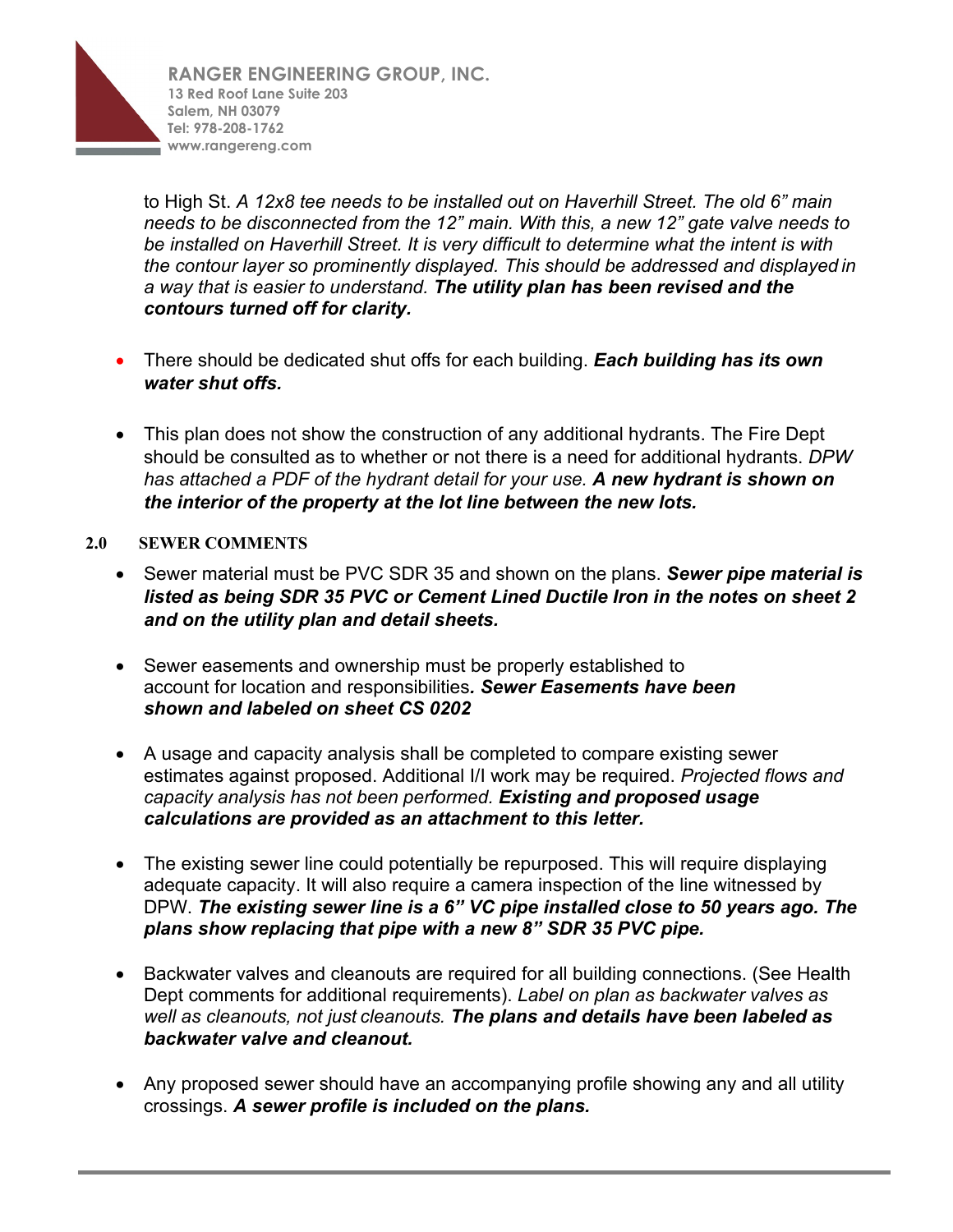

• *Sewer mains proposed with 3' of cover or less are to be cement lined ductile iron. This pipe material is to be from manhole to manhole. There is to be no change of pipe material within sewer reaches. Where the sewer line is proposed with less than 3'of cover, CLDI pipe has been specified.* 

## **3.0 STORMWATER COMMENTS**

- The project's stormwater management system shall comply with the Department of Environmental Protection's (DEP) Stormwater Management Policy and requirements of Town of AndoverDepartment of Public Works Street Opening/Utility Connection Rules and Regulations. *Comment remains. Note added to sheet 2. A separate stormwater review was received and addressed.*
- All storm water BMPs will be inspected by design engineers and certified that built in compliance with plans. Also need documentation including photos, field books entries, and engineer's daily reports prior to the Certificate of Occupancy. *Comment remains. A note has been added to the plans on sheet 2.*
- Material of drain lines listed as PVC must be either HDPE or RCP minimum of 12" and reflected on the plans. *Note added to the plans on sheet 2. Pipe size and materials noted on the drainage plans and details.*
- A Drain line profile is required for any proposed drainage. *Drain profiles have been included on the plans.*

## **4.0 DRAINAGE COMMENTS**

- Existing drainage that outlets on the site from High St must be shown on the plan. *The drain outlets from high street have been shown on the plan.*
- Ownership as well as O&M of all storm water systems and BMPs should be clearly stated on the plans to avoid confusion in the future regarding responsibility of the storm water management facility. The Property owner whom shall be responsible for owning the system as well as inspection and maintenance schedules. *Comment remains. A note has been added to sheet 2 of the plans and a separate O & M documents have been submitted.*
- Infiltration field dimensions make and model and number of units should be stated on the plans. *Comment remains. The infiltrator system details have been updated to show this information.*
- Drainage calculations containing soil information, percolation rates, and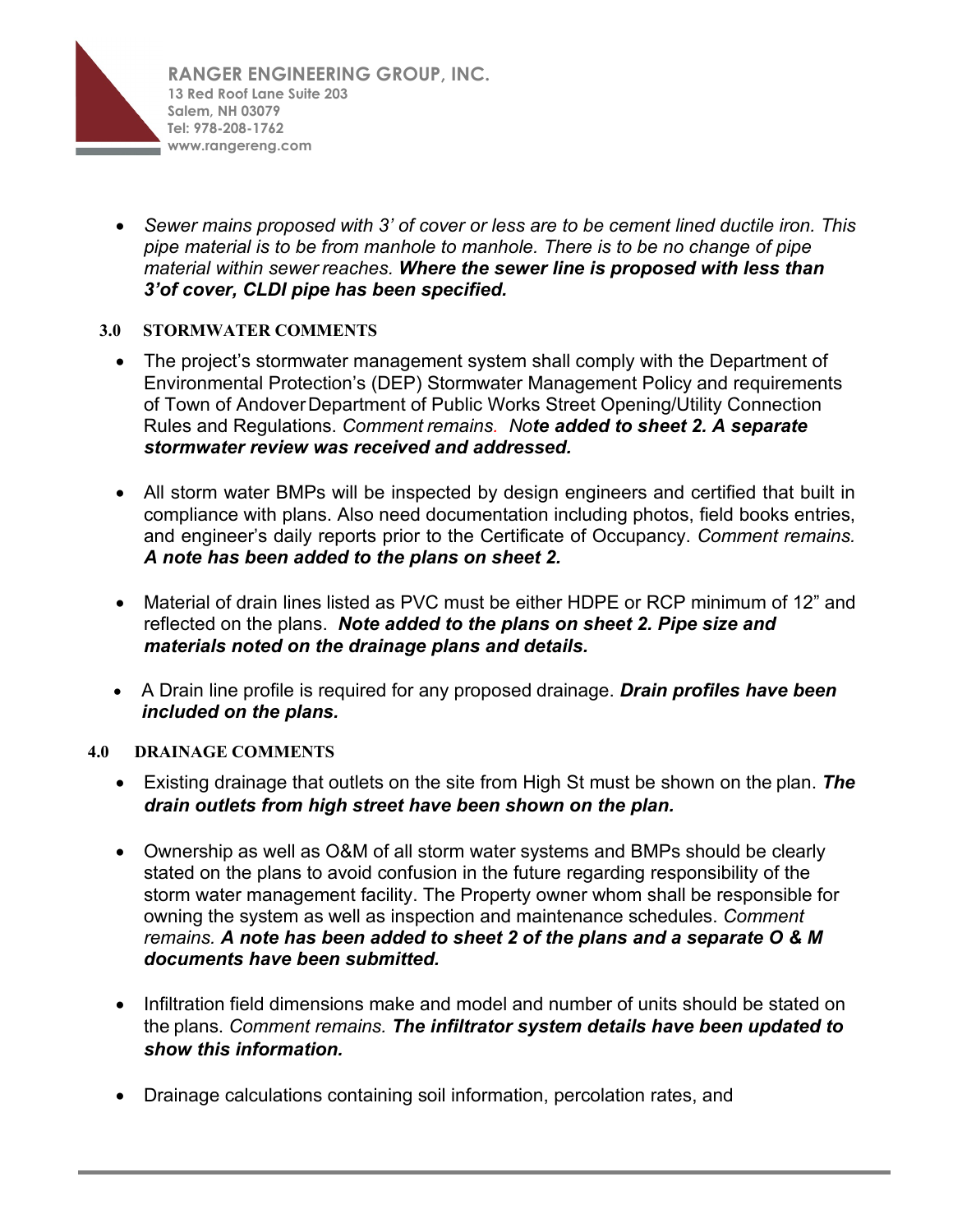

seasonal groundwater elevations should be submitted as part of the drainage system design. The following supplemental information should be submitted

- o Narrative summarizing pre/post flow conditions, system design, and results.
- o Existing sub-basins plan.
- $\circ$  Design points  $\omega$  limits of property during pre/post conditions.
- o Time of Concentration flow path lines depicted on the sub-basin plan.
- o Comparison table of pre & post flows.
- o Percolation or soil permeability analysis as backup to drainage design. *This information has been submitted in the drainage report. Comments regarding the report were addressed separately above.*
- *Label is needed for proposed CB located in small parking lot that has cul-de-sac type turn around. The CB and MH have been labeled*
- *Label proposed DMH's in opposite order. This will allow for a less confusing schematic should an unanticipated DMH be needed. The DMH numbering has been reversed and all DMH's have been assigned a number*

## **5.0 GENERAL COMMENTS**

- As-built plans should be submitted on Mylar (no larger than 24" by 36," a D-size print) upon completion of the project, prior to the Certificate of Occupancy. *A note regarding this requirement has been added to the plans on sheet 2.*
- All materials will comply with Town Standards regarding street opening/utility connections. *A note regarding this requirement has been added to the plans on sheet 2.*
- All existing and/or proposed utilities should be clearly and accurately labeled (size, material, existing/proposed, rim, invert, etc.) on the drawing, reflecting the most updated utility connections and sizing. *The plans reflect the proper size and material for all existing and proposed utilities.*
- During construction care should be taken to maintain separation of at least ten (10) feet, horizontally from the edge of sewer services to the edge of water services. Where a horizontal separation of ten (10) feet is not practical, both services can be installed closer to each other, but the water service must be eighteen (18) inches higher than the sewer service, per dep standards. (see Massachusetts water laws, chapter 9, section 9.8) *The plans comply with this separation requirement and a note has been added to the plan on sheet 2.*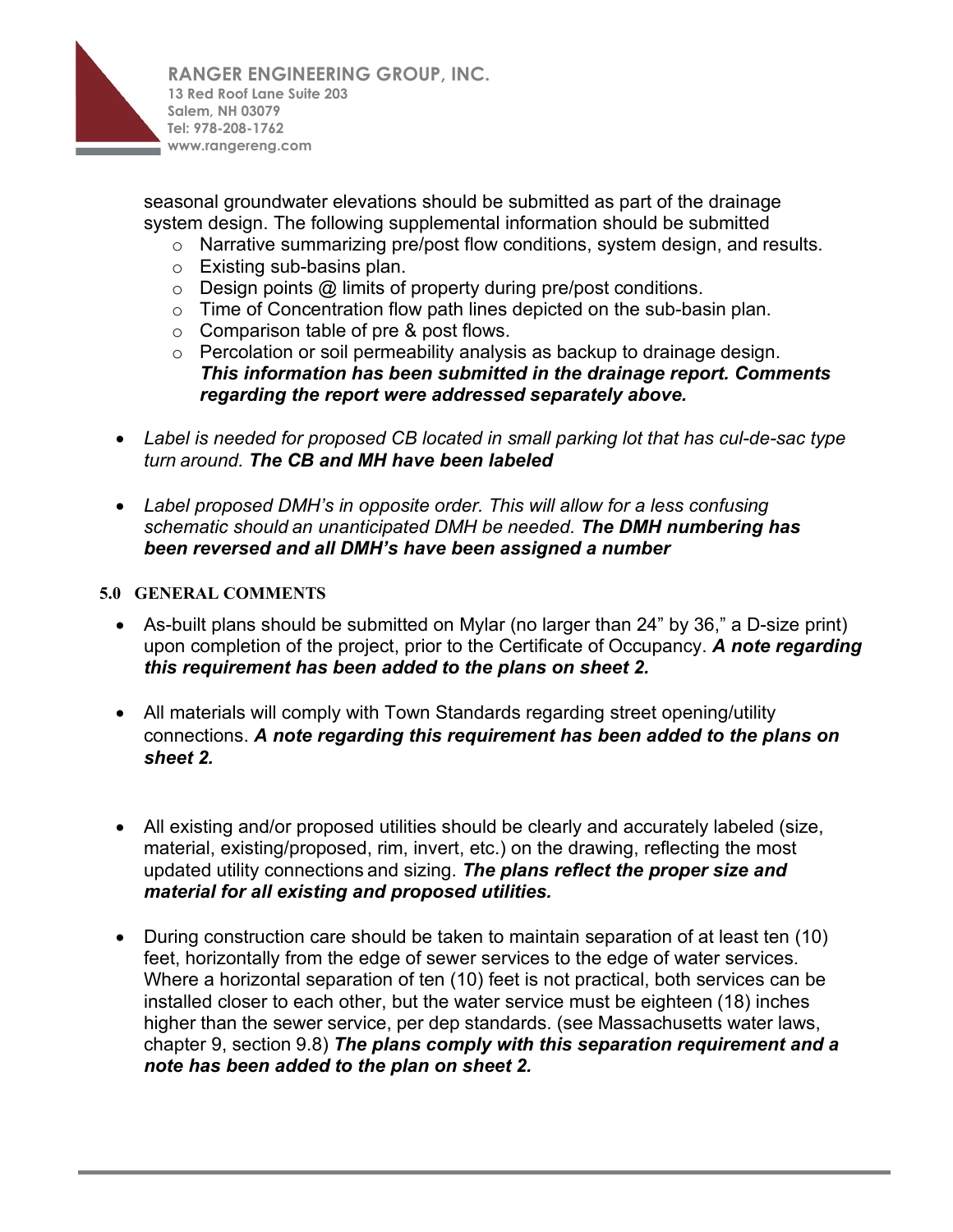

- Provisions for an enclosed dumpster pad and dumpster should be depicted upon the plan sets. The long term and perpetual care of the dumpster, including the emptying, and the enclosure will be the responsibility of the property owner. *A note has been added to the plan on sheet 2*
- Any work that takes place in the Town's ROW will require both a street opening and trench permit. *A note has been added to the plan on sheet 2*
- Applicant must schedule preconstruction meeting with the DPW/Engineering Division prior to the start of work. *A note has been added to the plan on sheet 2*
- *Certain layers need to be turned off on Sheet 8. It is difficult to decipher what is proposed. Sheet 8 has been made easier to read*

## Board of Health Comments

- 1. The facility will include a food service area that must be licensed by the Health Division; a plan review of the food preparation area must be completed before a building permit will be issued. *A note has been added to the plans on sheet 2.*
- 2. Because there will be food service operations there, an exterior grease trap will be required. *A grease trap has been added to the plans.*
- 3. The engineer is reminded that the state plumbing code requires the following:
	- *a.* All piping from the structure through the grease trap must be cast iron. *The pipe to the grease trap is specified on the plan as 6" cast iron.*
	- *b.* The grease trap requires a separate chamber vent be brought back to the structure, also made of cast iron. *A vent is shown on the plan*
	- *c.* Backwater Valves are required to be located at least 10' from the foundation; I recommend that they be located near a sewer manhole, where the required downstream cleanout can be located. *Backwater Valves are shown on the plan*
- *4.* The applicant must provide estimated design flows for the existing structure, as well as the new structures. *A flow calculation sheet for existing and proposed is attached to this letter.*
- 5. The sewer lines serving these two new buildings, as well as the remaining building on the adjacent parcel, will be privately owned. The applicant will need to establish a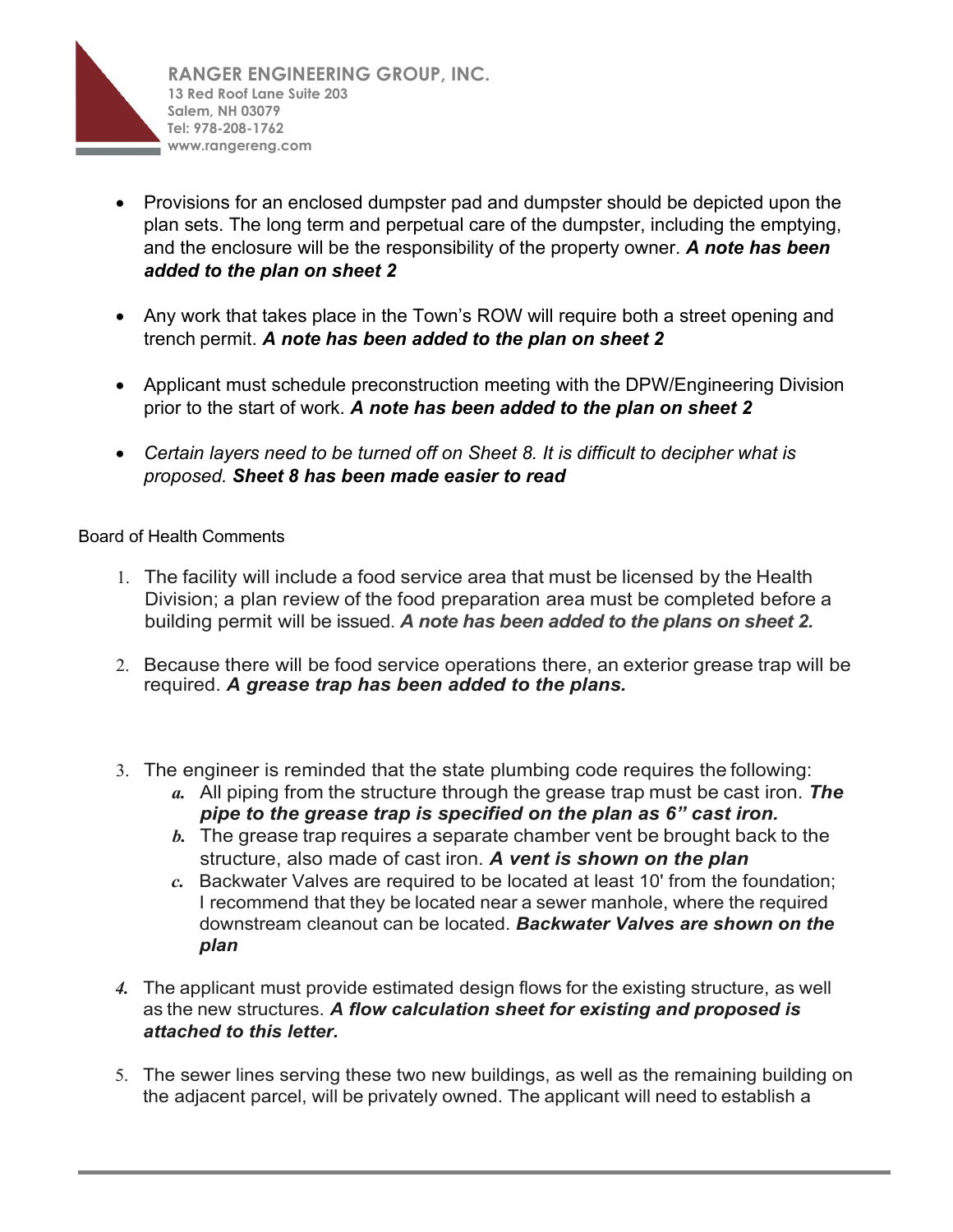

property owners' association of some type and detail who will be responsible for maintenance of those shared lines. *A note has been added to the plan under general notes and we suggest that this be a condition of approval.*

A list of documents that accompany this response is as follows.

- 1. Revised plans
- 2. Revised Drainage Calculations.
- 3. Sewage flow calculations.
- 4. Illicit discharge statement.
- 5. Long term maintenance plan.
- 6. Annual inspection log.
- 7. Jellyfish filter evaluation
- 8. EPA Stormwater Pollution Prevention Plan
- 9. Catch Basin sediment calculations plan

We look forward to discussing these revised plans at the next planning board meeting. If you have any questions before that time please do not hesitate to contact this office.

 $B$ ay  $CO-1$ 

Benjamin C. Osgood, Jr., PE Senior Engineer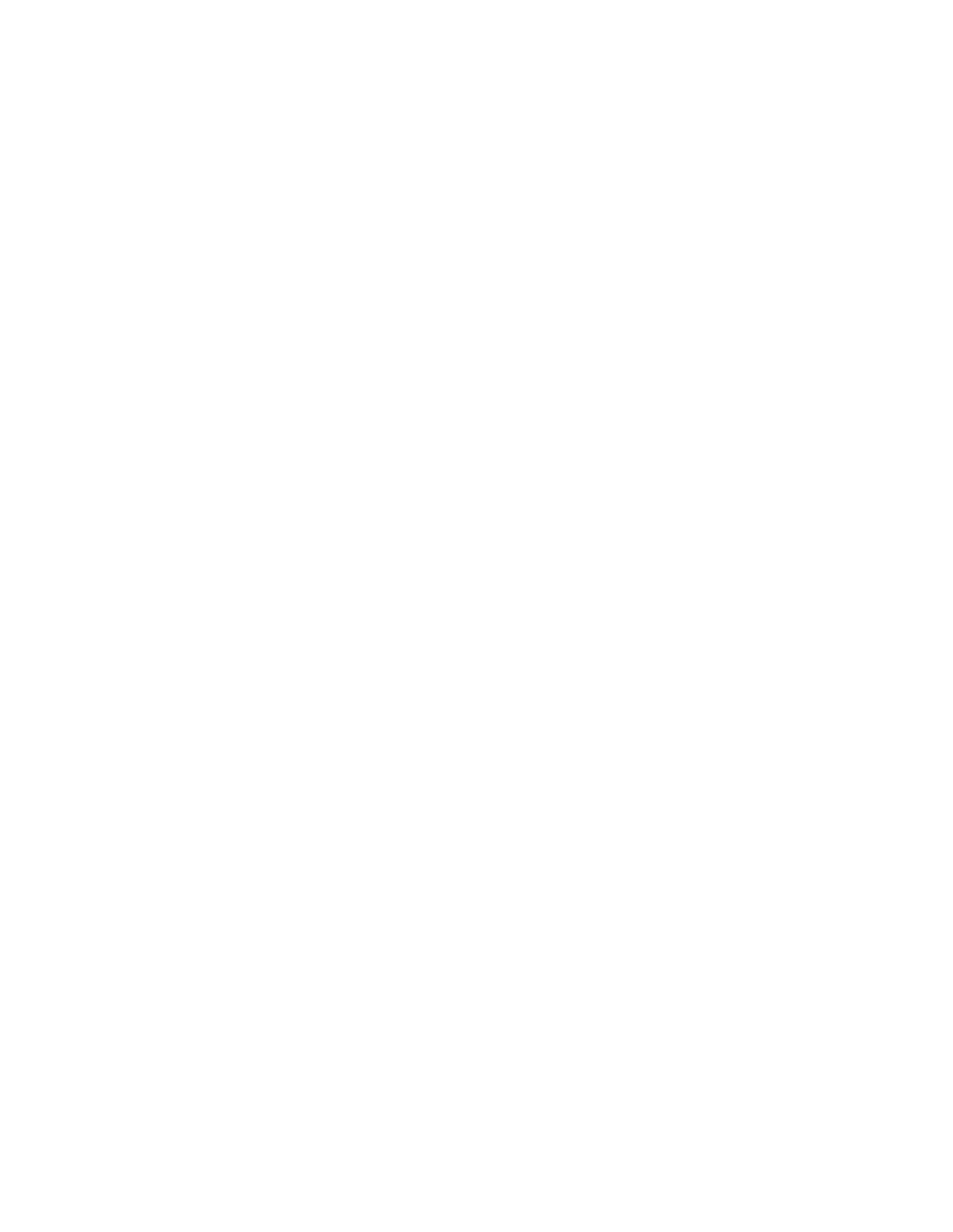# **140 HAVERHILL STREET, ANDOVER, MA SEWAGE FLOW CALCULATIONS**

## EXISTING BUILDING

The existing doctors park building was constructed in 1975 and houses 8 individual medical office units. Based upon conversations with the previous building owner, the building was 100% occupied by several different medical practices with over 30 doctors occupying the facility.

The best fit sewer flow estimate can be found in the Massachusetts Title 5 Regulations which govern the installation of subsurface sewage disposal systems. Section 15.203 established system flows and lists Doctor's Office as having a design flow of 250 gallons per day per doctor.

For this existing facility the daily sewage flow can be calculated as follows:

Number of Doctors x 250 gallons/day. = 30 Doctors X 250 GPD = 7,500 Gallons Per Day

#### PROPOSED BUILDINGS

The buildings being proposed include a 39,000 square foot overnight clinic with 64 beds and a 9,180 square foot clinic for day treatment. The day treatment clinic will have 4 Doctors providing group and individual treatment sessions.

The best fit flow rate found in Title 5 for the smaller building would be for a Doctor's office at a flow rate of 250 gallons per day per doctor which equals 1000 gallons per day.

The flow rate for the larger building can be determine from flow rates found in a publication entitled Wastewater Engineering which is published by Metcalf and Eddy. This resource is the most widely used guide for the design of sewer conveyance and treatment systems.Table 3-3 establishes a rate for "Institutions other than hospitals" which is 75 gallons per bed per day plus an additional 7.5 gallons per day per employee. The facility is expected to have 40 employees.

The flow rate for the larger building can be calculated as 75 GPD  $\times$  64 bedrooms + 7.5 gallons X 40 employees = 5,100 GPD.

## **CONCLUSION**

The proposed uses for the site will have a smaller sewage flow rate than the existing use at the site.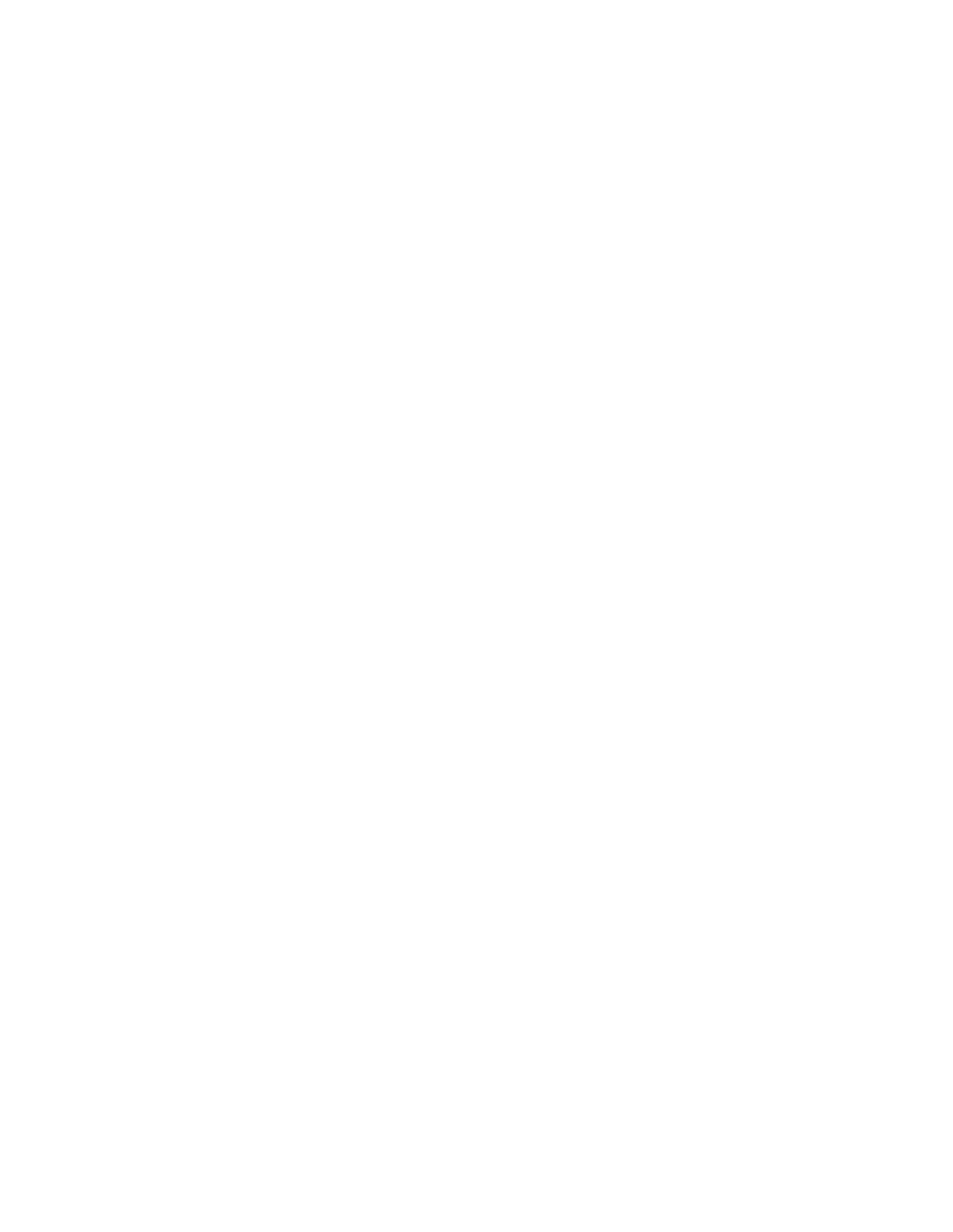## **ILLICIT DISCHARGE COMPLIANCE STATEMENT**

SITE ADDRESS: 140 Haverhill Street, Andover, MA

OWNER: Medico, LLC

PLAN REFERENCE: Site Plan 140 Haverhill Street, Assessor's Map 18 Lot 104A, Andover, MA 01810, Date: July 9, 2021, Revised to September 29, 2021, Prepared By Ranger Engineering Group, Inc.

As required by Standard 10 of the Massachusetts Stormwater Standards, I, the undersigned, being the authorized owner/responsible party of the above referenced property do hereby certify that no illicit discharges exist on the site and that the stormwater management system, as shown on the above referenced plan, does not contain or permit any illicit discharges to enter the stormwater management system.

Included with this statement are site plans, drawn to scale, that identify the location of systems for conveying stormwater on the site and show that these systems do not allow the entry of any illicit discharges into the stormwater management system. The plans also show any systems for conveying wastewater and/or groundwater on the site and show that there are no connections between the stormwater and wastewater systems.

Further, I certify that the stormwater management system ass shown on the referenced plan will be maintained in accordance with the conditions of the Long-Term Pollution Prevention Plan.

NAME: \_\_\_\_\_\_\_\_\_\_\_\_\_

SIGNED: \_\_\_\_\_\_\_\_\_\_\_\_\_\_\_\_\_\_\_\_\_\_\_\_\_\_

 $DATE:$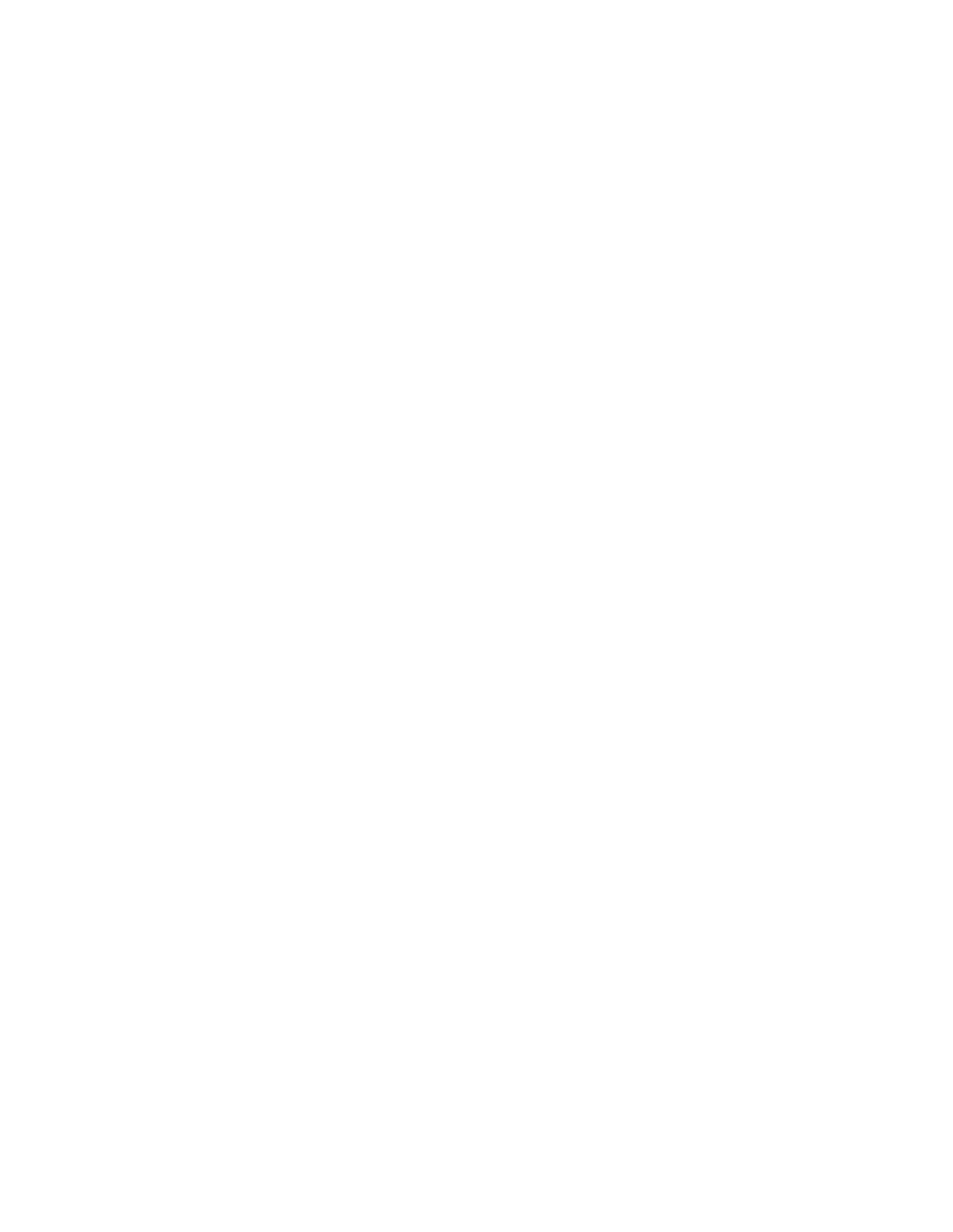# **LONG TERM POLUTION PREVENTION PLAN 140 HAVERHILL STREET, ANDOVER, MA**

As part of the development of 140 Haverhill Street, Andover, MA a stormwater system is being constructed as required by State and Local Stormwater Regulations. It is the responsibility of the property owner to properly maintain the drainage systems and structures, including drain pipes. The current property owner is Medico 140, LLC, and therefore will oversee long term maintenance of the stormwater system and will be responsible for compliance with the Long-Term Pollution Prevention Plan upon completion of the construction.

Regular maintenance is to include the following:

## **1. Pavement Sweeping**

Pavement surfaces shall be swept a minimum of twice per year, preferably just after snow melt and late in the fall.

#### **2. Catch Basin Sumps, Drain Manhole and Outlet Control Structures**

Inspect quarterly for the evidence of structural damage, silt accumulation and improper function. Remove accumulated sediments and debris from catch basin sump when sump is more than 25% full, minimum annually just after snow melt.

## **3. Drain Pipes**

Inspect annually for the evidence of structural damage, silt accumulation and improper function. Clean pipes when sediment occupies more than 20% of pipe diameter.

## **4. Buried Detention System - 2**

Inspect inlet and outlet structures quarterly for damage and silt accumulation. Remove silt buildup and debris.

#### **5. Jellyfish Treatment Systems - 2**

Inspect quarterly per the attached Jellyfish System Owners Manual..

## **6. Graded Slopes and Rip Rap outlets**

Inspect every spring for erosion. Repair any erosion by placing rip-rap or loam and seed. Nurtured freshly seeded areas to ensure proper germination and establishment of turf.

Each of the stormwater structures listed above is shown on a plan attached as Attachment A.

Inspections shall be performed by a qualified person with knowledge of stormwater structures and conveyance systems A report of inspections shall be submitted to the Town of Andover on an annual basis within 30 days of the end of each calendar year.

The requirement and responsibility for the inspection and maintenance of the stormwater system will continue to any subsequent owners of the property.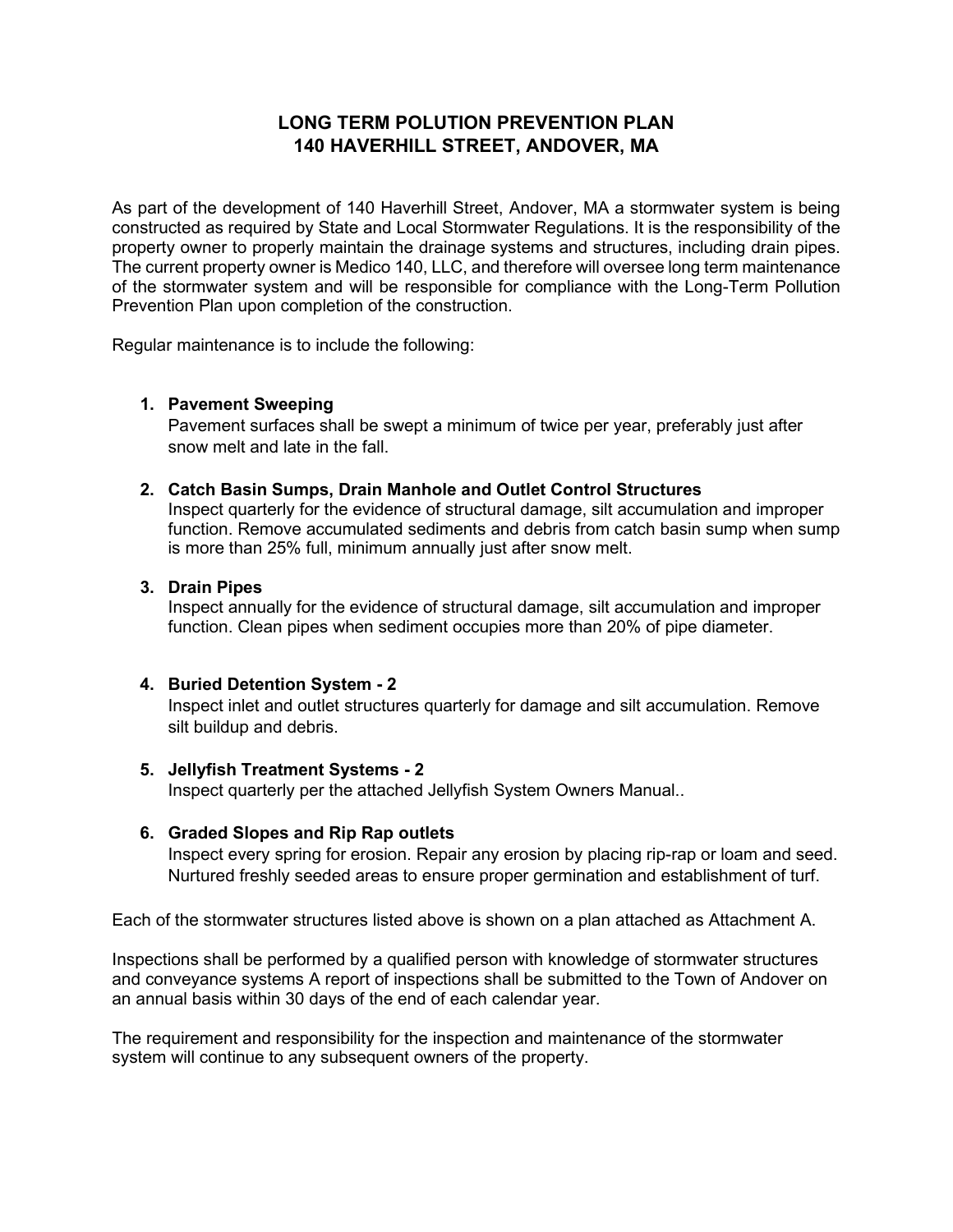Current Property Owner who will be responsible for the operation, maintenance, and emergency repairs of the stormwater system.

 $\mathcal{L}_\text{max} = \mathcal{L}_\text{max} = \mathcal{L}_\text{max} = \mathcal{L}_\text{max} = \mathcal{L}_\text{max} = \mathcal{L}_\text{max} = \mathcal{L}_\text{max} = \mathcal{L}_\text{max} = \mathcal{L}_\text{max} = \mathcal{L}_\text{max} = \mathcal{L}_\text{max} = \mathcal{L}_\text{max} = \mathcal{L}_\text{max} = \mathcal{L}_\text{max} = \mathcal{L}_\text{max} = \mathcal{L}_\text{max} = \mathcal{L}_\text{max} = \mathcal{L}_\text{max} = \mathcal{$ 

Medico 140, LLC Paul Kneeland, Manager 355 Middlesex Ave, Suite 7 Wilmington, MA 01887

Signature Date